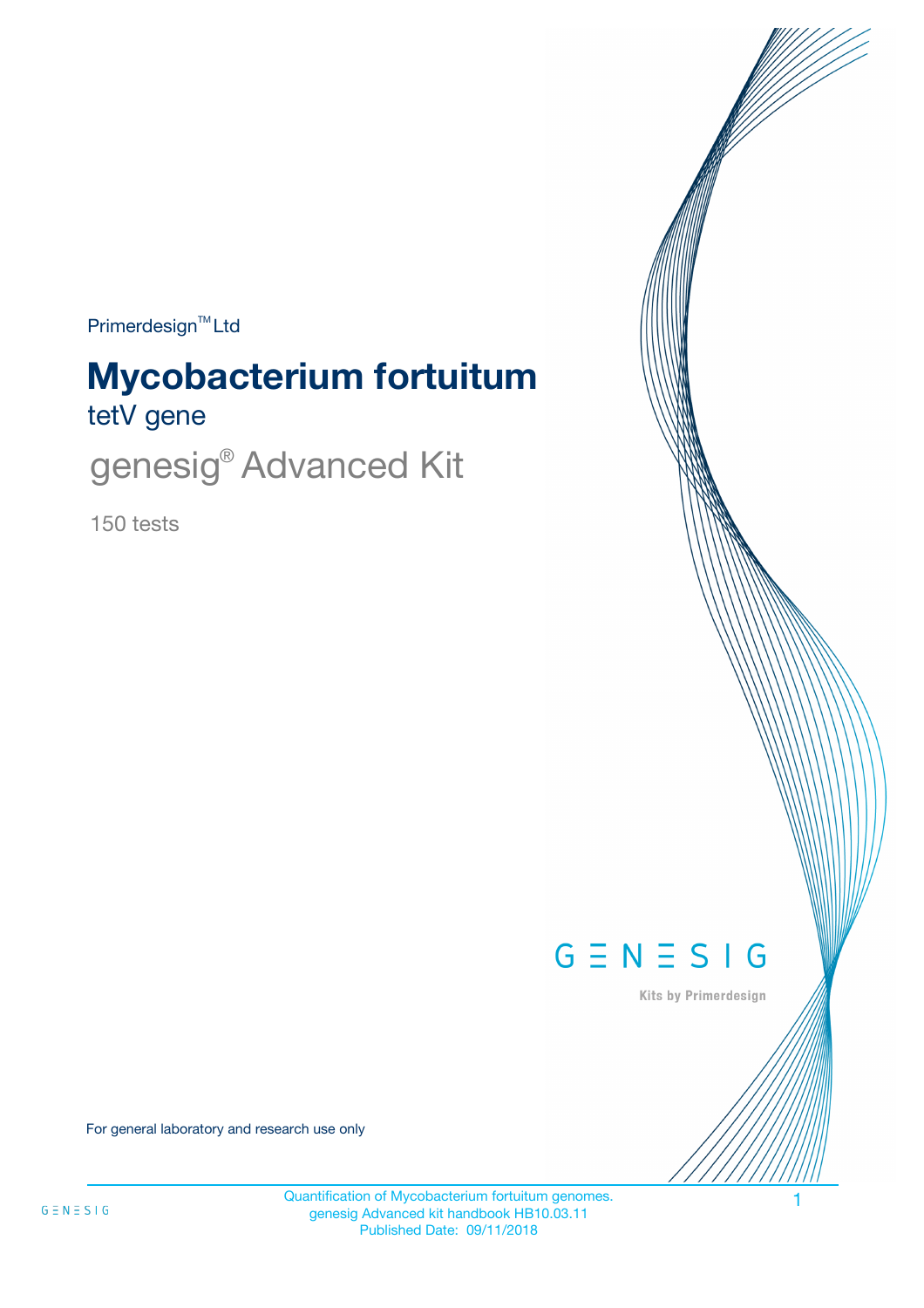## Introduction to Mycobacterium fortuitum

Mycobacterium fortuitum is a rapidly growing nontuberculous mycobacteria. M. fortuitum, M. avium complex (MAC), M. abscessus, and M. kansasii are the types of nontuberculous mycobacteria most frequently associated with disease.

The genome of M.fortuitum is 6,349,738 bp in length, with 6,241 predicted coding sequences and 66% GC content.

Mycobacteria has been isolated from various potable and environmental water sources. For example in hospitals bacteria has been found in water distribution pipes, sink faucets and ice machines. Freshwater rivers and lakes, seawater and wastewater from hospitals and soil have all been found to harbour rapidly growing mycobacteria.

Skin and soft tissue M.fortuitum infections often occur as surgical wound infections and catheter-related sepsis. Less common infections include keratitis, prosthetic valve endocarditis, cervical lymphadenitis and pulmonary disease. The infection usually begins as small erythematous papules which progress to large, fluctuant, violaceous boils which can ulcerate.

M.fortuitum is naturally resistant to macrolides (e.g. clarithromycin), resistance is conferred by the erm(39) gene. In vitro drug susceptibility testing is usually performed for infections before treatment commences, clinical isolates can commonly be treated with newer macrolides, quinolones and sulfonamides.

Currently identification is usually performed via microscopy – M.fortuitum is thin and has branching bacilli.

Real time PCR can be used to quickly and accurately detect Mycobacterium fortuitum.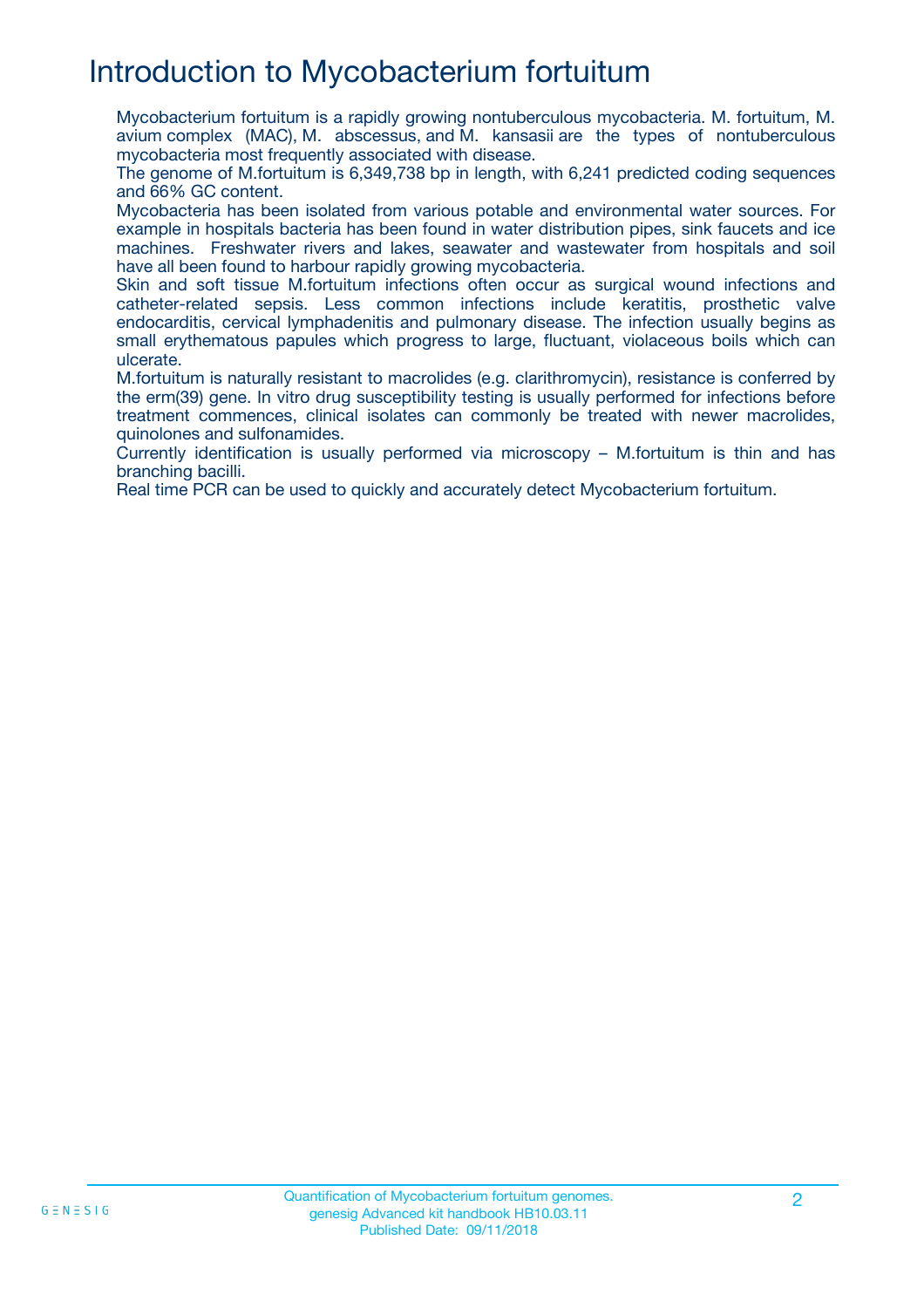## **Specificity**

The Primerdesign genesig Kit for Mycobacterium fortuitum (M.fortuitum) genomes is designed for the in vitro quantification of M.fortuitum genomes. The kit is designed to have a broad detection profile. Specifically, the primers represent 100% homology with over 95% of the NCBI database reference sequences available at the time of design.

The dynamics of genetic variation means that new sequence information may become available after the initial design. Primerdesign periodically reviews the detection profiles of our kits and when required releases new versions.

If you require further information, or have a specific question about the detection profile of this kit then please send an e.mail to enquiry@primerdesign.co.uk and our bioinformatics team will answer your question.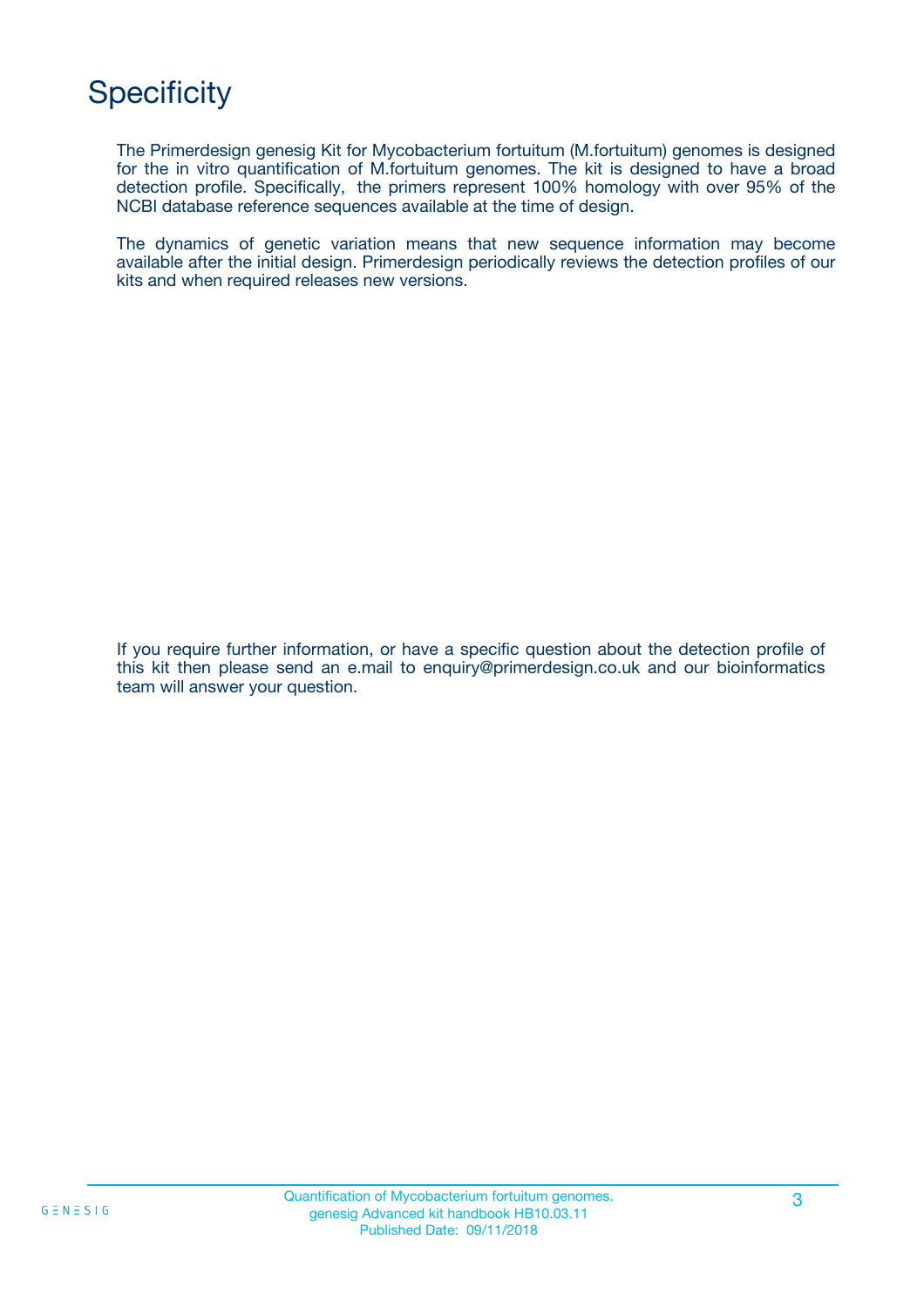## Kit contents

- **M.fortuitum specific primer/probe mix (150 reactions BROWN)** FAM labelled
- **M.fortuitum positive control template (for Standard curve RED)**
- **Internal extraction control primer/probe mix (150 reactions BROWN)** VIC labelled as standard
- **Internal extraction control DNA (150 reactions BLUE)**
- **Endogenous control primer/probe mix (150 reactions BROWN)** FAM labelled
- **RNase/DNase free water (WHITE)** for resuspension of primer/probe mixes
- **Template preparation buffer (YELLOW)** for resuspension of internal control template, positive control template and standard curve preparation

### Reagents and equipment to be supplied by the user

#### **Real-time PCR Instrument**

#### **Extraction kit**

This kit is recommended for use with genesig Easy DNA/RNA extraction kit. However, it is designed to work well with all processes that yield high quality RNA and DNA with minimal PCR inhibitors.

#### **oasig**TM **lyophilised or Precision**®**PLUS 2X qPCR Master Mix**

This kit is intended for use with oasig or PrecisionPLUS2X qPCR Master Mix.

**Pipettors and Tips**

**Vortex and centrifuge**

#### **Thin walled 1.5 ml PCR reaction tubes**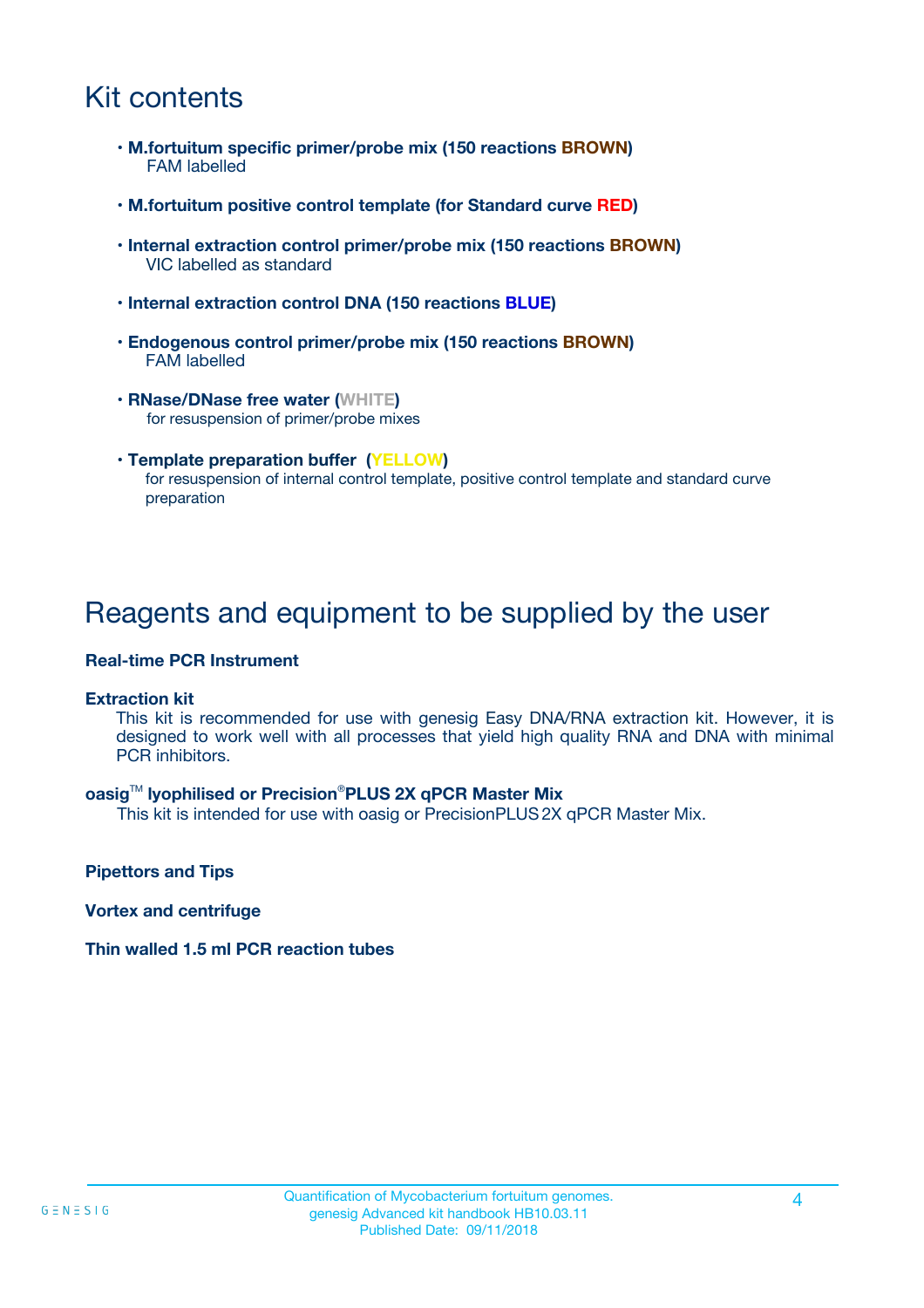### Kit storage and stability

This kit is stable at room temperature but should be stored at -20ºC on arrival. Once the lyophilised components have been resuspended they should not be exposed to temperatures above -20°C for longer than 30 minutes at a time and unnecessary repeated freeze/thawing should be avoided. The kit is stable for six months from the date of resuspension under these circumstances.

If a standard curve dilution series is prepared this can be stored frozen for an extended period. If you see any degradation in this serial dilution a fresh standard curve can be prepared from the positive control.

Primerdesign does not recommend using the kit after the expiry date stated on the pack.

### Suitable sample material

All kinds of sample material suited for PCR amplification can be used. Please ensure the samples are suitable in terms of purity, concentration, and DNA integrity (An internal PCR control is supplied to test for non specific PCR inhibitors). Always run at least one negative control with the samples. To prepare a negative-control, replace the template DNA sample with RNase/DNase free water.

### Dynamic range of test

Under optimal PCR conditions genesig M.fortuitum detection kits have very high priming efficiencies of >95% and can detect less than 100 copies of target template.

### Notices and disclaimers

This product is developed, designed and sold for research purposes only. It is not intended for human diagnostic or drug purposes or to be administered to humans unless clearly expressed for that purpose by the Food and Drug Administration in the USA or the appropriate regulatory authorities in the country of use. During the warranty period Primerdesign genesig detection kits allow precise and reproducible data recovery combined with excellent sensitivity. For data obtained by violation to the general GLP guidelines and the manufacturer's recommendations the right to claim under guarantee is expired. PCR is a proprietary technology covered by several US and foreign patents. These patents are owned by Roche Molecular Systems Inc. and have been sub-licensed by PE Corporation in certain fields. Depending on your specific application you may need a license from Roche or PE to practice PCR. Additional information on purchasing licenses to practice the PCR process may be obtained by contacting the Director of Licensing at Roche Molecular Systems, 1145 Atlantic Avenue, Alameda, CA 94501 or Applied Biosystems business group of the Applera Corporation, 850 Lincoln Centre Drive, Foster City, CA 94404. In addition, the 5' nuclease assay and other homogeneous amplification methods used in connection with the PCR process may be covered by U.S. Patents 5,210,015 and 5,487,972, owned by Roche Molecular Systems, Inc, and by U.S. Patent 5,538,848, owned by The Perkin-Elmer Corporation.

## Trademarks

Primerdesign™ is a trademark of Primerdesign Ltd.

genesig $^\circledR$  is a registered trademark of Primerdesign Ltd.

The PCR process is covered by US Patents 4,683,195, and 4,683,202 and foreign equivalents owned by Hoffmann-La Roche AG. BI, ABI PRISM® GeneAmp® and MicroAmp® are registered trademarks of the Applera Genomics (Applied Biosystems Corporation). BIOMEK® is a registered trademark of Beckman Instruments, Inc.; iCycler™ is a registered trademark of Bio-Rad Laboratories, Rotor-Gene is a trademark of Corbett Research. LightCycler™ is a registered trademark of the Idaho Technology Inc. GeneAmp®, TaqMan® and AmpliTaqGold® are registered trademarks of Roche Molecular Systems, Inc., The purchase of the Primerdesign™ reagents cannot be construed as an authorization or implicit license to practice PCR under any patents held by Hoffmann-LaRoche Inc.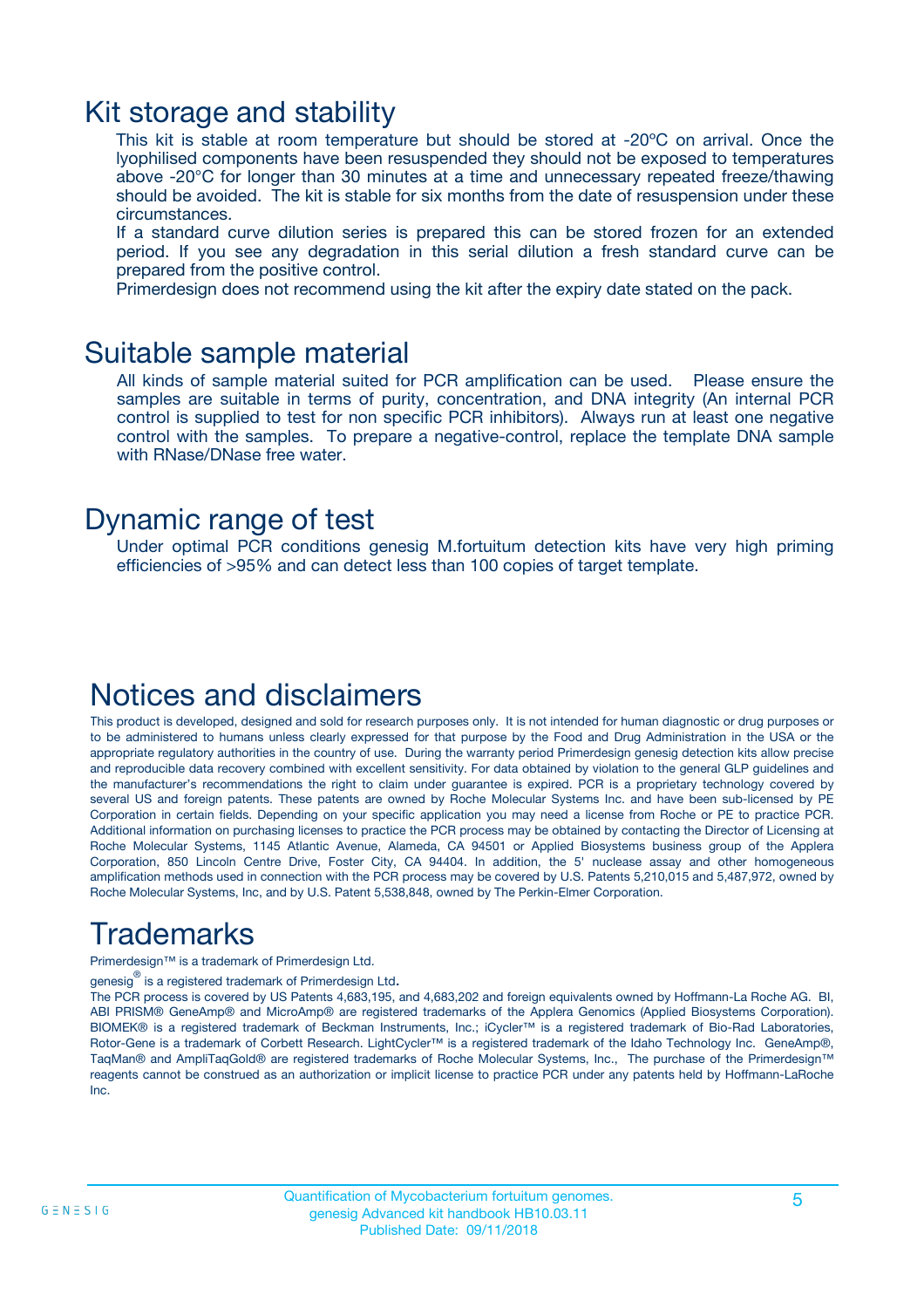### Principles of the test

#### **Real-time PCR**

A M.fortuitum specific primer and probe mix is provided and this can be detected through the FAM channel.

The primer and probe mix provided exploits the so-called TaqMan® principle. During PCR amplification, forward and reverse primers hybridize to the M.fortuitum DNA. A fluorogenic probe is included in the same reaction mixture which consists of a DNA probe labeled with a 5`-dye and a 3`-quencher. During PCR amplification, the probe is cleaved and the reporter dye and quencher are separated. The resulting increase in fluorescence can be detected on a range of qPCR platforms.

#### **Positive control**

For copy number determination and as a positive control for the PCR set up, the kit contains a positive control template. This can be used to generate a standard curve of M.fortuitum copy number / Cq value. Alternatively the positive control can be used at a single dilution where full quantitative analysis of the samples is not required. Each time the kit is used, at least one positive control reaction must be included in the run. A positive result indicates that the primers and probes for detecting the target M.fortuitum gene worked properly in that particular experimental scenario. If a negative result is obtained the test results are invalid and must be repeated. Care should be taken to ensure that the positive control does not contaminate any other kit component which would lead to false-positive results. This can be achieved by handling this component in a Post PCR environment. Care should also be taken to avoid cross-contamination of other samples when adding the positive control to the run. This can be avoided by sealing all other samples and negative controls before pipetting the positive control into the positive control well.

#### **Negative control**

To validate any positive findings a negative control reaction should be included every time the kit is used. For this reaction the RNase/DNase free water should be used instead of template. A negative result indicates that the reagents have not become contaminated while setting up the run.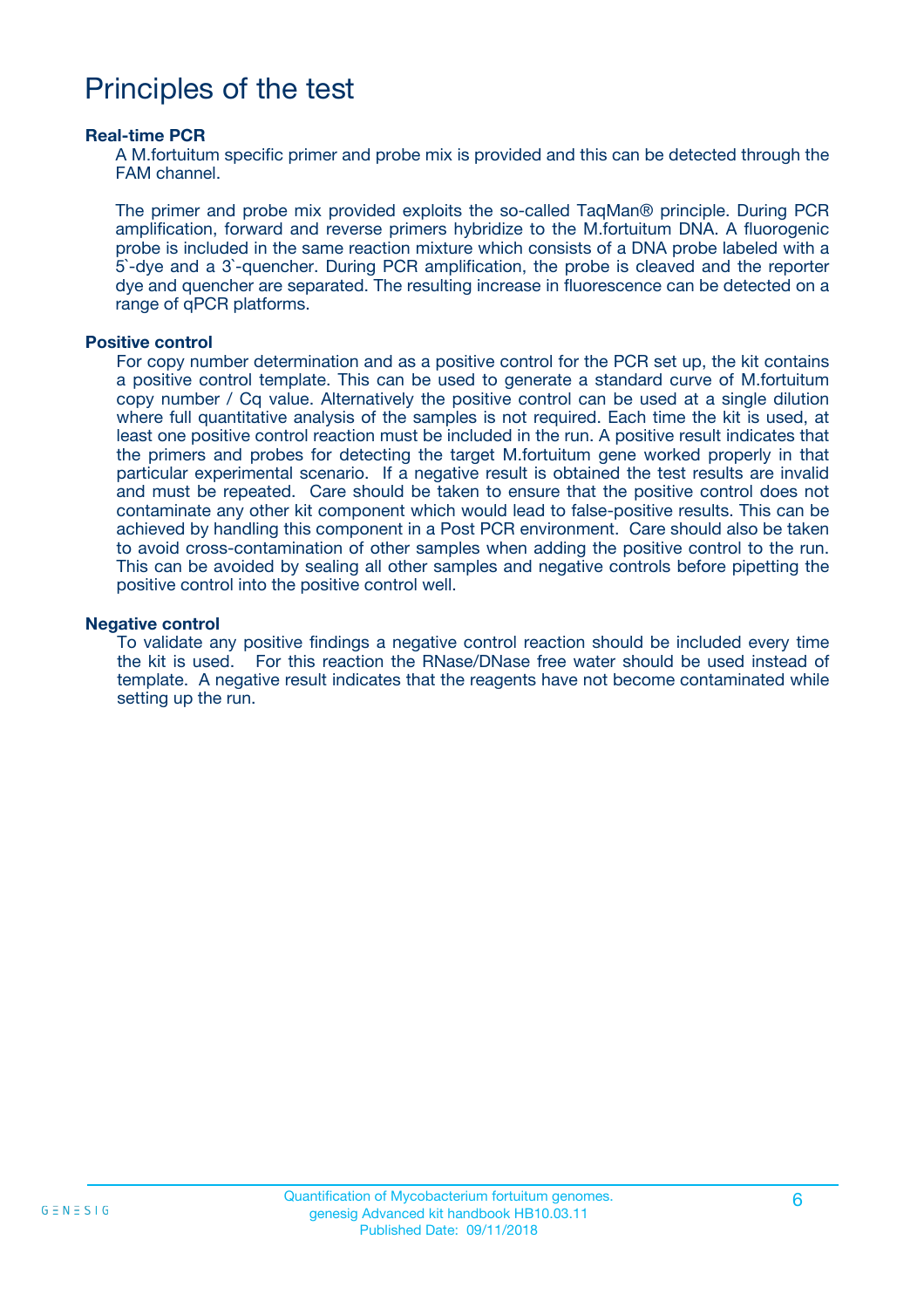#### **Internal DNA extraction control**

When performing DNA extraction, it is often advantageous to have an exogenous source of DNA template that is spiked into the lysis buffer. This control DNA is then co-purified with the sample DNA and can be detected as a positive control for the extraction process. Successful co-purification and qPCR for the control DNA also indicates that PCR inhibitors are not present at a high concentration.

A separate primer and probe mix are supplied with this kit to detect the exogenous DNA using qPCR. The primers are present at PCR limiting concentrations which allows multiplexing with the target sequence primers. Amplification of the control DNA does not interfere with detection of the M.fortuitum target DNA even when present at low copy number. The Internal control is detected through the VIC channel and gives a Cq value of 28+/-3.

#### **Endogenous control**

To confirm extraction of a valid biological template, a primer and probe mix is included to detect an endogenous gene. Detection of the endogenous control is through the FAM channel and it is NOT therefore possible to perform a multiplex with the M.fortuitum primers. A poor endogenous control signal may indicate that the sample did not contain sufficient biological material.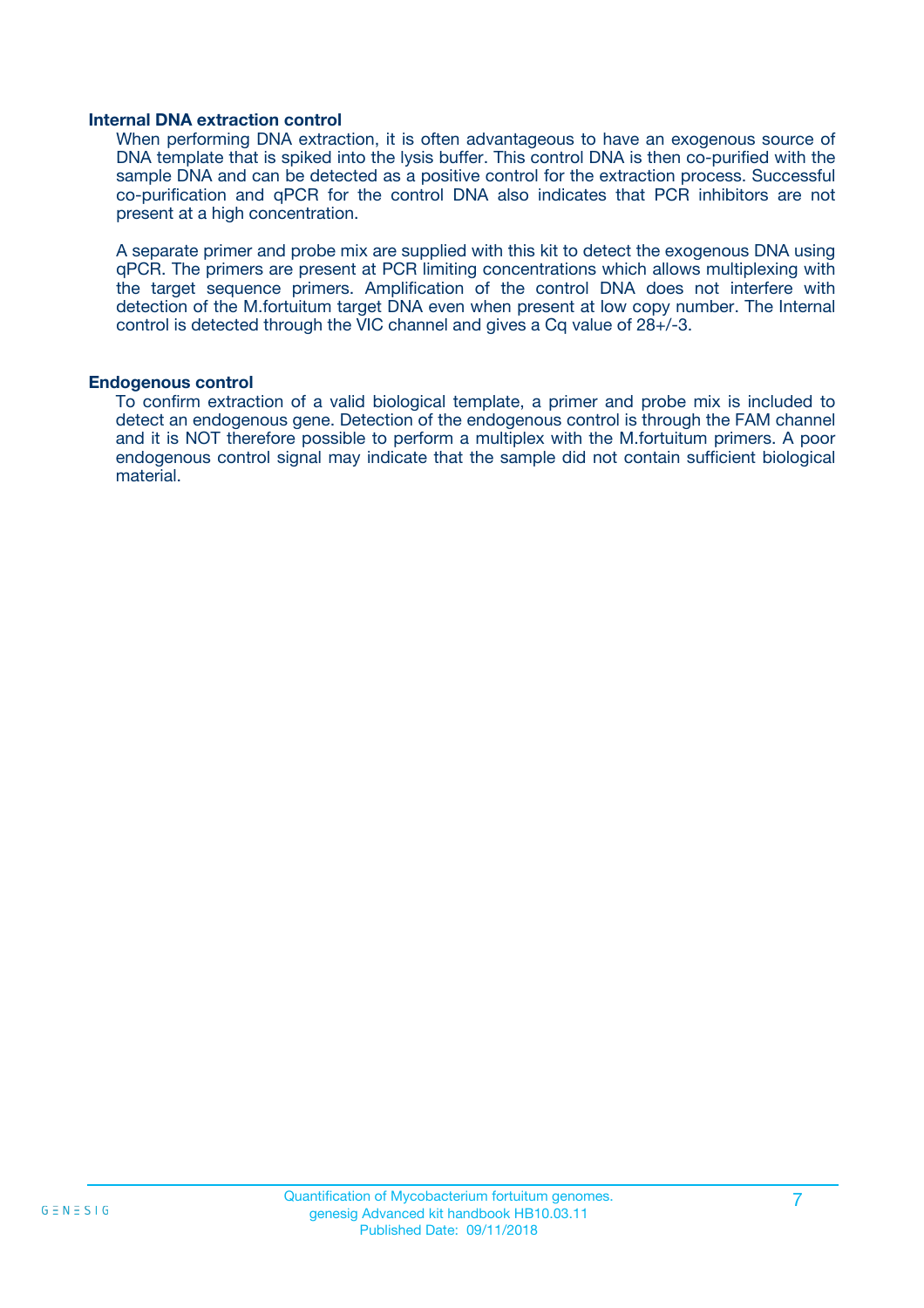### Resuspension protocol

To minimize the risk of contamination with foreign DNA, we recommend that all pipetting be performed in a PCR clean environment. Ideally this would be a designated PCR lab or PCR cabinet. Filter tips are recommended for all pipetting steps.

- **1. Pulse-spin each tube in a centrifuge before opening.** This will ensure lyophilised primer and probe mix is in the base of the tube and is not spilt upon opening the tube.
- **2. Resuspend the primer/probe mixes in the RNase/DNase free water supplied, according to the table below:**

To ensure complete resuspension, vortex each tube thoroughly.

| Component - resuspend in water                       |          |  |
|------------------------------------------------------|----------|--|
| <b>Pre-PCR pack</b>                                  |          |  |
| M.fortuitum primer/probe mix (BROWN)                 | $165$ µ  |  |
| Internal extraction control primer/probe mix (BROWN) | $165$ µl |  |
| Endogenous control primer/probe mix (BROWN)          | 165 µl   |  |

**3. Resuspend the internal control template and positive control template in the template preparation buffer supplied, according to the table below:** To ensure complete resuspension, vortex each tube thoroughly.

| Component - resuspend in template preparation buffer |  |  |  |
|------------------------------------------------------|--|--|--|
| <b>Pre-PCR heat-sealed foil</b>                      |  |  |  |
| Internal extraction control DNA (BLUE)               |  |  |  |
| <b>Post-PCR heat-sealed foil</b>                     |  |  |  |
| M.fortuitum Positive Control Template (RED) *        |  |  |  |

\* This component contains high copy number template and is a VERY significant contamination risk. It must be opened and handled in a separate laboratory environment, away from the other components.

### DNA extraction

The internal extraction control DNA can be added either to the DNA lysis/extraction buffer or to the DNA sample once it has been resuspended in lysis buffer.

**DO NOT add the internal extraction control DNA directly to the unprocessed biological sample as this will lead to degradation and a loss in signal.**

- **1. Add 4µl of the Internal extraction control DNA (BLUE) to each sample in DNA lysis/extraction buffer per sample.**
- **2. Complete DNA extraction according to the manufacturers protocols.**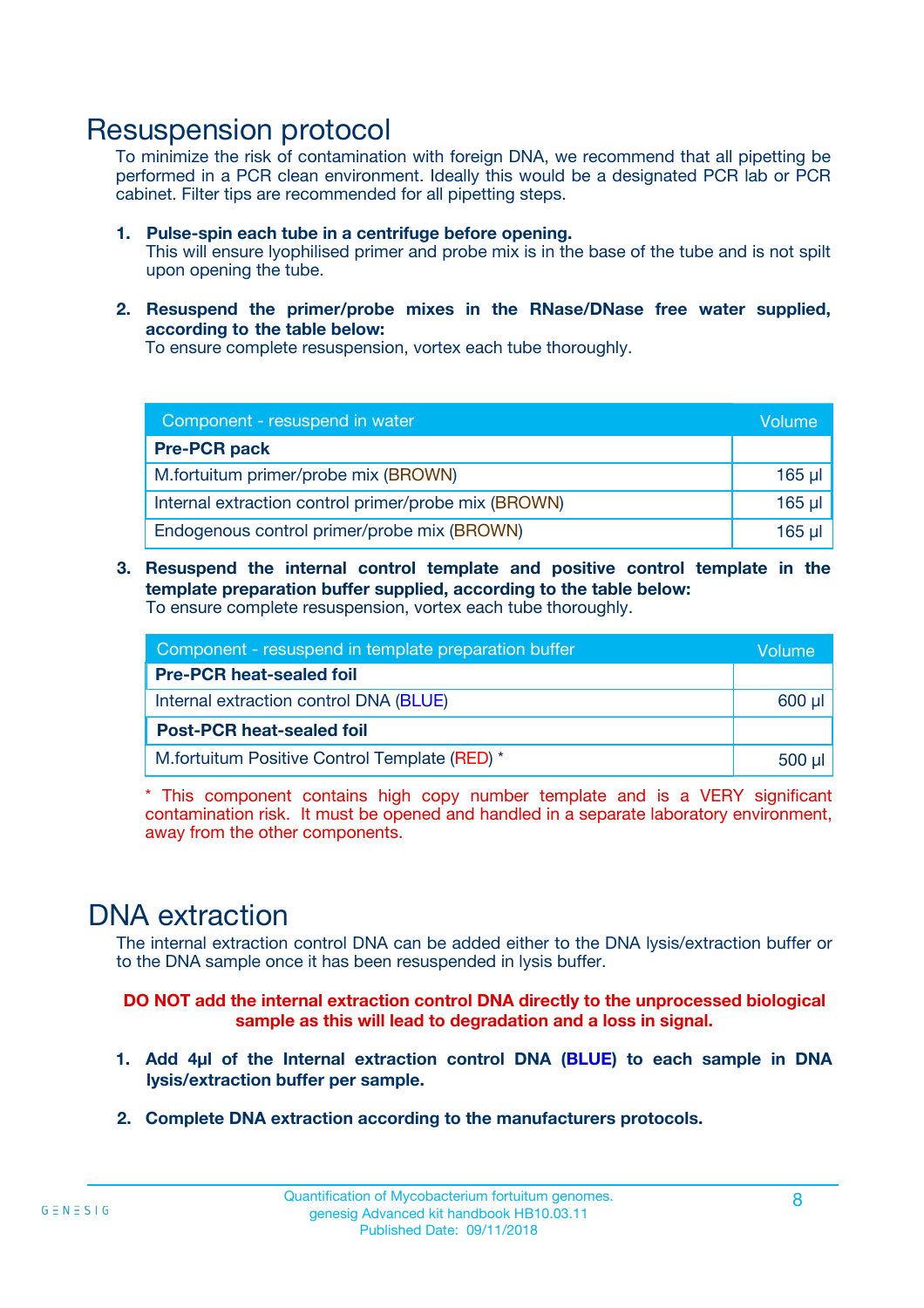# qPCR detection protocol

**1. For each DNA sample prepare a reaction mix according to the table below:** Include sufficient reactions for positive and negative controls.

| Component                                            | Volume   |
|------------------------------------------------------|----------|
| oasig or PrecisionPLUS 2X qPCR Master Mix            | $10 \mu$ |
| M.fortuitum primer/probe mix (BROWN)                 | 1 µI l   |
| Internal extraction control primer/probe mix (BROWN) | 1 µl     |
| <b>RNase/DNase free water (WHITE)</b>                | $3 \mu$  |
| <b>Final Volume</b>                                  | 15 µl    |

**2. For each DNA sample prepare an endogenous control reaction according to the table below (Optional):**

**This control reaction will provide useful information regarding the quality of the biological sample.**

| Component                                   | Volume   |
|---------------------------------------------|----------|
| oasig or PrecisionPLUS 2X qPCR Master Mix   | $10 \mu$ |
| Endogenous control primer/probe mix (BROWN) | 1 µI     |
| <b>RNase/DNase free water (WHITE)</b>       | $4 \mu$  |
| <b>Final Volume</b>                         | 15 µl    |

- **3. Pipette 15µl of each mix into individual wells according to your qPCR experimental plate set up.**
- **4. Prepare sample DNA templates for each of your samples.**
- **5. Pipette 5µl of DNA template into each well, according to your experimental plate set up.**

For negative control wells use 5µl of RNase/DNase free water. The final volume in each well is 20ul.

**6. If a standard curve is included for quantitative analysis, prepare a reaction mix according to the table below:**

| Component                                 | Volume          |
|-------------------------------------------|-----------------|
| oasig or PrecisionPLUS 2X qPCR Master Mix | $10 \mu$        |
| M.fortuitum primer/probe mix (BROWN)      | 1 µI I          |
| <b>RNase/DNase free water (WHITE)</b>     | $4 \mu$         |
| <b>Final Volume</b>                       | 15 <sub>µ</sub> |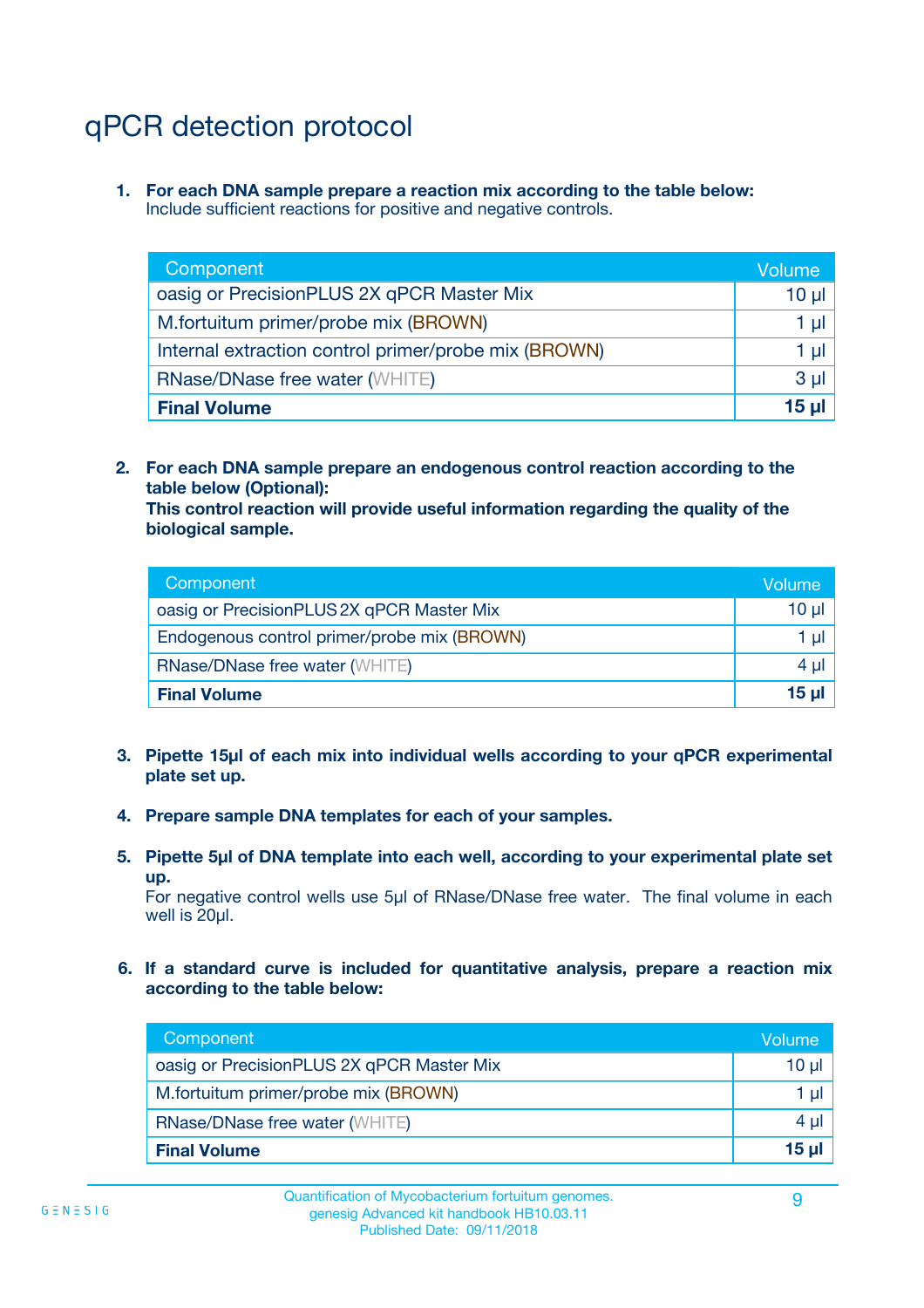#### **7. Preparation of standard curve dilution series.**

- 1) Pipette 90µl of template preparation buffer into 5 tubes and label 2-6
- 2) Pipette 10µl of Positive Control Template (RED) into tube 2
- 3) Vortex thoroughly
- 4) Change pipette tip and pipette 10µl from tube 2 into tube 3
- 5) Vortex thoroughly

Repeat steps 4 and 5 to complete the dilution series

| <b>Standard Curve</b>         | <b>Copy Number</b>     |
|-------------------------------|------------------------|
| Tube 1 Positive control (RED) | $2 \times 10^5$ per µl |
| Tube 2                        | $2 \times 10^4$ per µl |
| Tube 3                        | $2 \times 10^3$ per µl |
| Tube 4                        | $2 \times 10^2$ per µl |
| Tube 5                        | 20 per µl              |
| Tube 6                        | 2 per µl               |

**8. Pipette 5µl of standard template into each well for the standard curve according to your experimental plate set up.**

#### The final volume in each well is 20µl.

## qPCR amplification protocol

Amplification conditions using oasig or PrecisionPLUS 2X qPCR Master Mix.

|             | <b>Step</b>       | <b>Time</b>     | Temp    |
|-------------|-------------------|-----------------|---------|
|             | Enzyme activation | 2 min           | 95 °C   |
| Cycling x50 | Denaturation      | 10 <sub>s</sub> | 95 $°C$ |
|             | DATA COLLECTION * | 60 s            | 60 °C   |

\* Fluorogenic data should be collected during this step through the FAM and VIC channels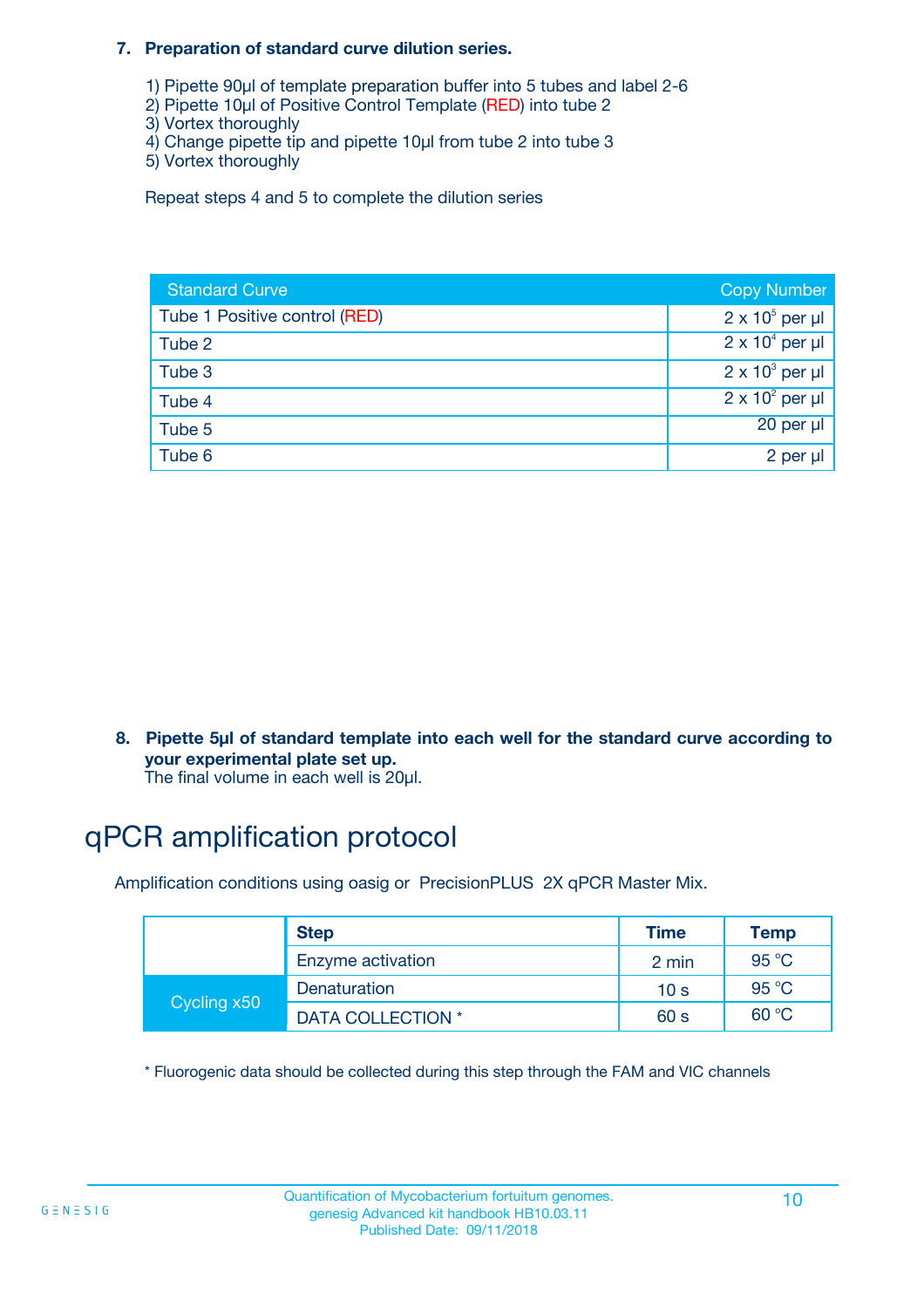# Interpretation of results

| <b>Target</b><br>(FAM) | <b>Internal</b><br>control<br>(NIC) | <b>Positive</b><br>control | <b>Negative</b><br>control | Interpretation                                                                                                  |
|------------------------|-------------------------------------|----------------------------|----------------------------|-----------------------------------------------------------------------------------------------------------------|
| $\leq 30$              | $+ 1 -$                             | ÷                          |                            | <b>POSITIVE QUANTITATIVE RESULT</b><br>calculate copy number                                                    |
| > 30                   | ٠                                   | ÷                          |                            | <b>POSITIVE QUANTITATIVE RESULT</b><br>calculate copy number                                                    |
| > 30                   |                                     | ÷                          |                            | <b>POSITIVE QUALITATIVE RESULT</b><br>do not report copy number as this<br>may be due to poor sample extraction |
|                        | ÷                                   | ÷                          |                            | <b>NEGATIVE RESULT</b>                                                                                          |
| $+ 1 -$                | $+ 1 -$                             | ÷                          | $\leq$ 35                  | <b>EXPERIMENT FAILED</b><br>due to test contamination                                                           |
| $+$ / -                | $+ 1 -$                             | ÷                          | > 35                       | $\star$                                                                                                         |
|                        |                                     | ÷                          |                            | <b>SAMPLE PREPARATION FAILED</b>                                                                                |
|                        |                                     |                            | $+$ /                      | <b>EXPERIMENT FAILED</b>                                                                                        |

Positive control template (**RED**) is expected to amplify between Cq 16 and 23. Failure to satisfy this quality control criterion is a strong indication that the experiment has been compromised.

\*Where the test sample is positive and the negative control is positive with a  $Ca > 35$ , the sample must be reinterpreted based on the relative signal strength of the two results:



If the sample amplifies  $> 5$  Cq earlier than the negative control then the sample should be reinterpreted (via the table above) with the negative control verified as negative.



If the sample amplifies  $< 5$  Cq earlier than the negative control then the positive sample result is invalidated and<br>the result should be determined  $the$  result should be inconclusive due to test contamination. The test for this sample should be repeated.